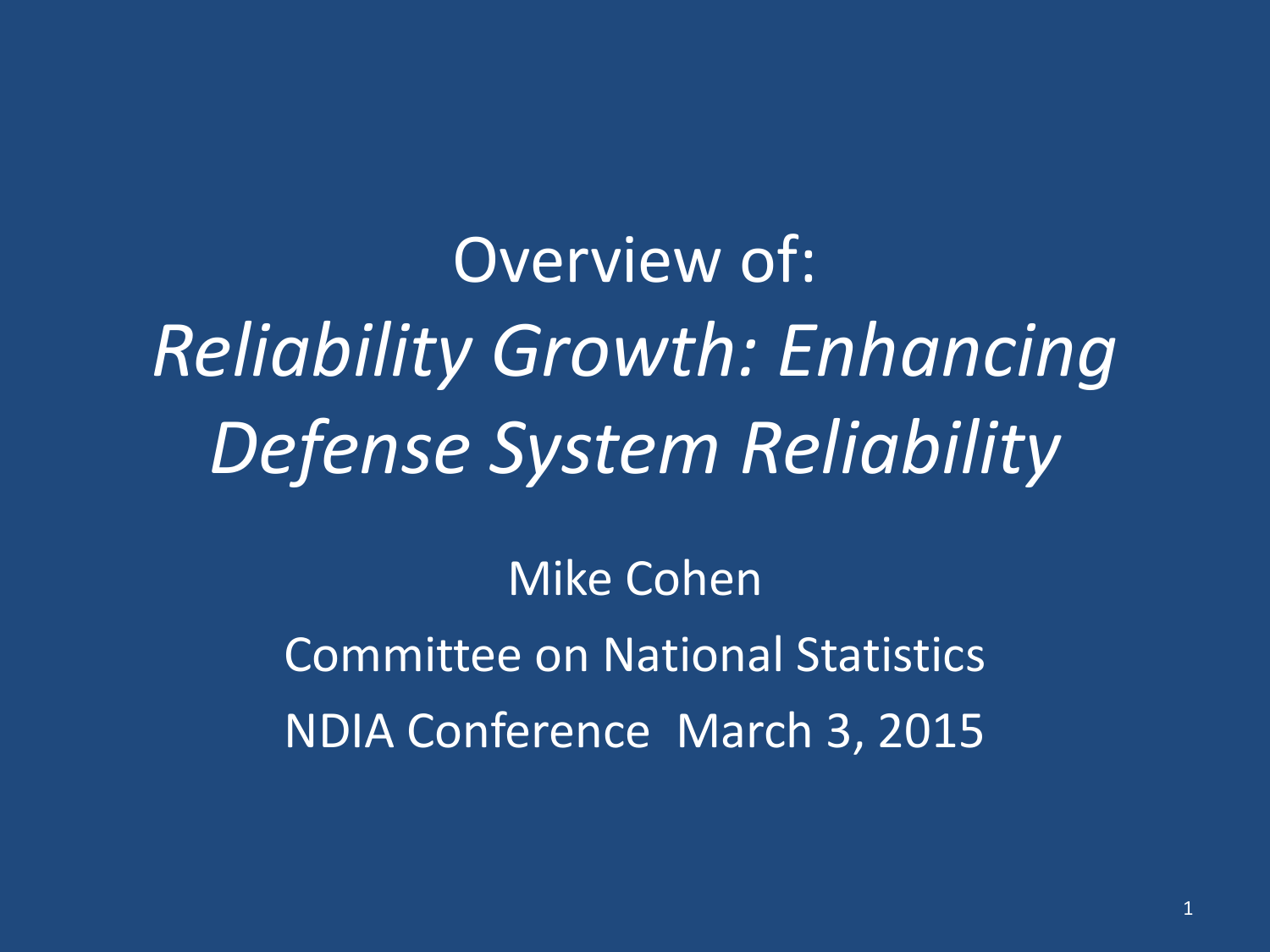#### Thanks to our sponsors

- Thanks for inviting me for the first dissemination of this report. This is an ideal group to discuss the panel's recommendations.
- Both the chair and the other local panel member wanted to be here but were unable to.
- Thanks to AT&L and DOT&E for supporting this and other related work at the National Academies.
- Please interrupt whenever something is unclear.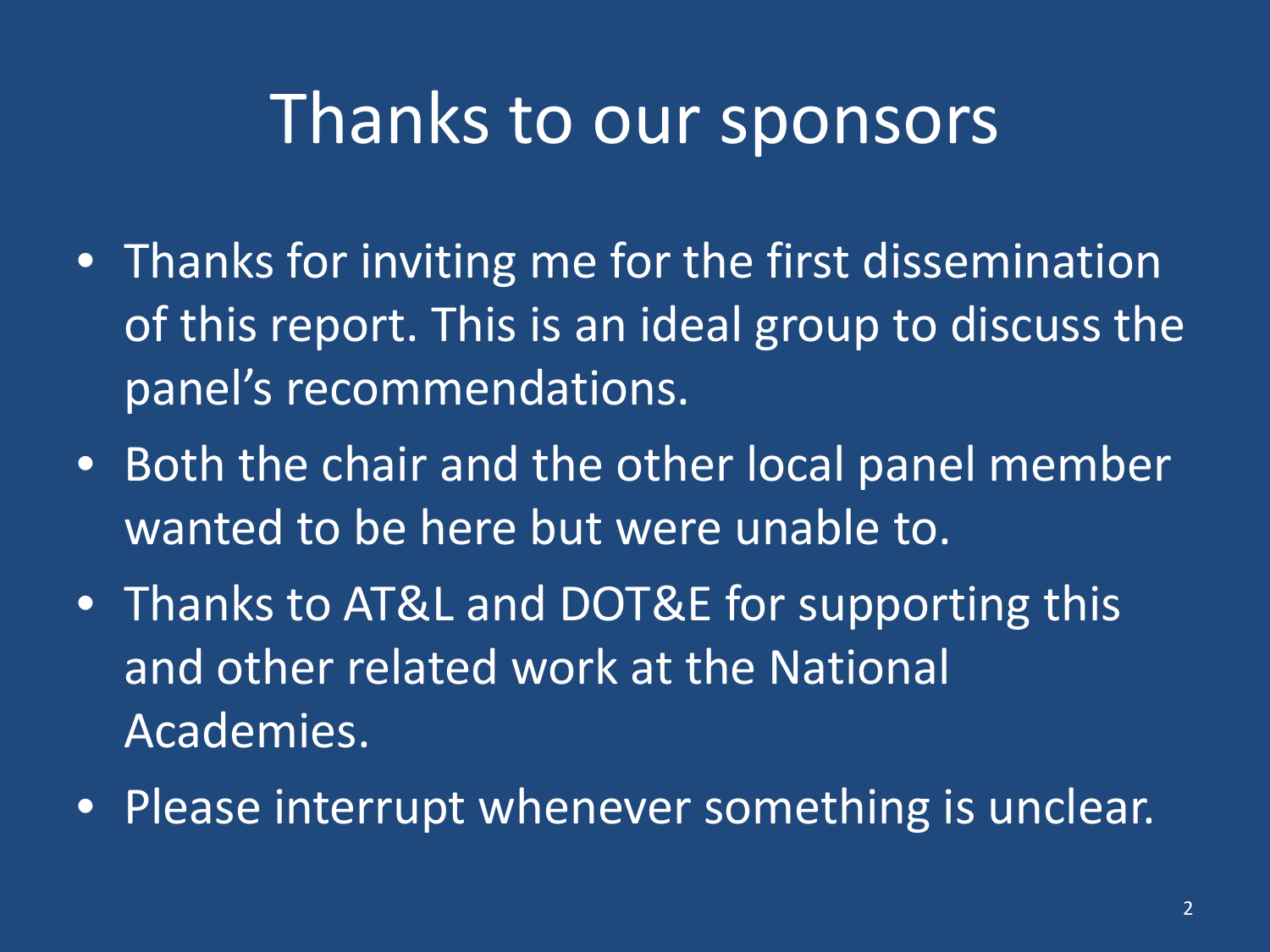# Initial Charge

- The Committee on National Statistics initially received funding from DOT&E and AT&L to look into Reliability Growth Models, what they are and are not useful for, and how they can be improved. Nice, focused study.
- At the first meeting it was decided to expand the charge to include reliability growth more generally -- to look into design for reliability, reliability testing, and also the administration of reliability growth, including the development of requirements, the content of RFPs and proposals, and the communication between contractors and DoD and other oversight issues.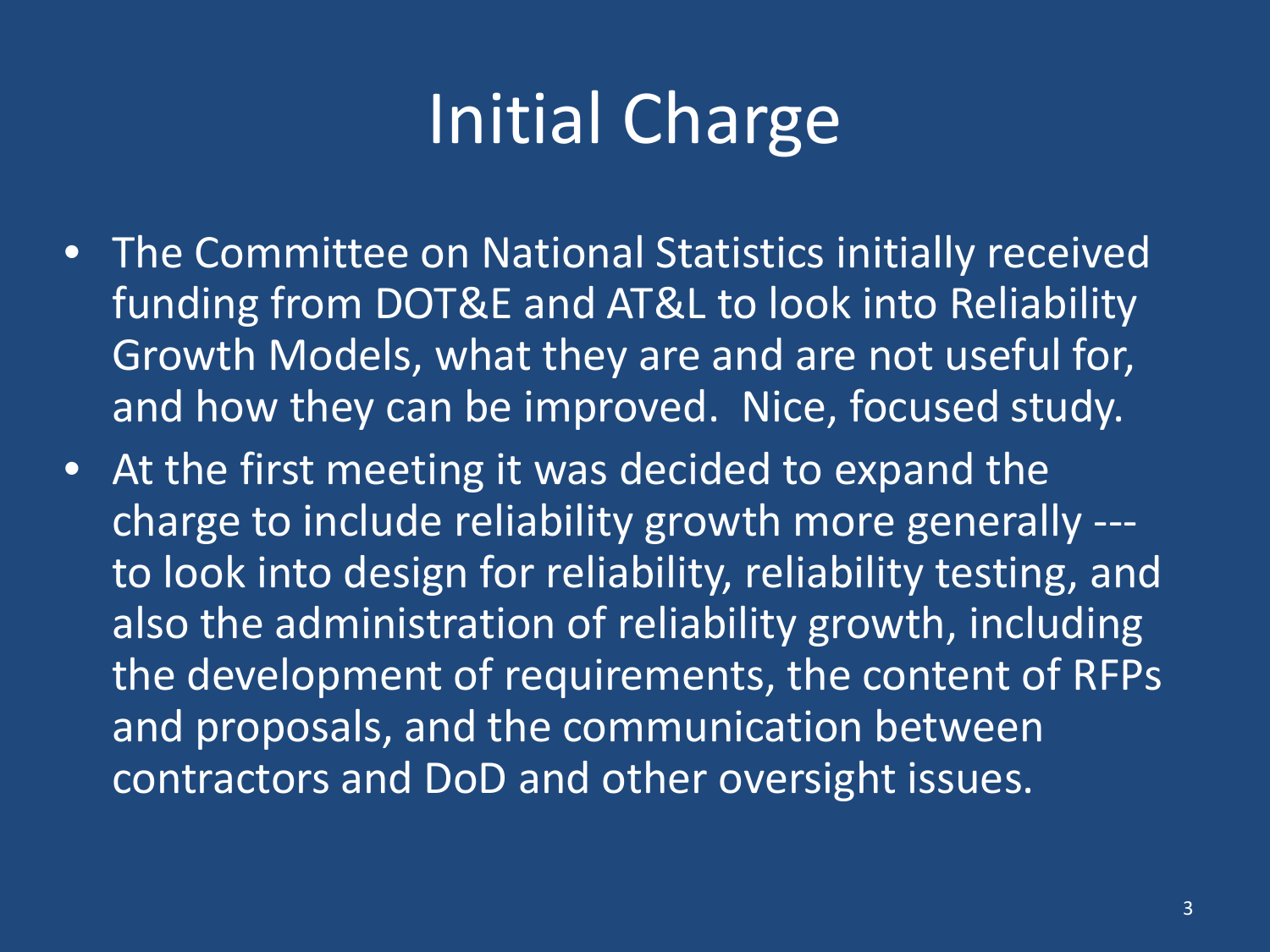#### Panel Roster

The following people served as panel members:

Arthur Fries (chair), IDA Bill Meeker, Iowa State University Peter Cherry, SAIC (retired) Nachi Nagappan, Microsoft Research Rob Easterling, Sandia (retired) Michael Pecht, University of Maryland Elsayed Elsayed, Rutgers **Ananda Sen, University of Michigan** Aparna Huzurbazar, Los Alamos Scott Vander Wiel, Los Alamos Pat Jacobs, NPGS

Ernest Seglie, DOT&E (retired) unpaid consultant Mike Cohen, CNSTAT - study director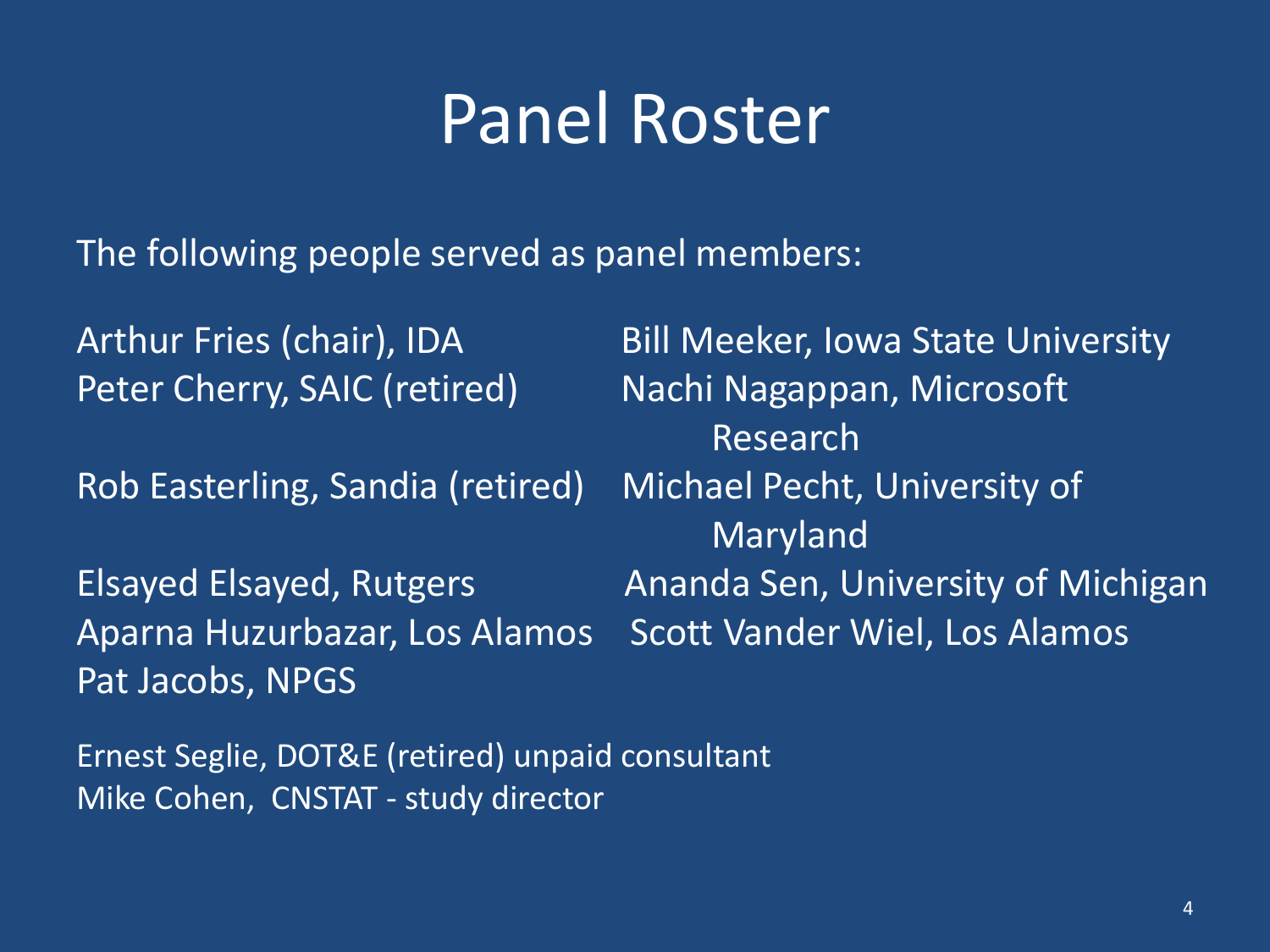#### What We Did

First, we had the initial meeting at which the charge was revised.

Then we had a large workshop:

Speakers: Michael Gilmore, DOT&E Lou Gullo, Raytheon Andy Monje, OSD Guangbin Yang, Ford Paul Shedlock, Raytheon

Frank Kendall, AT&L Tom Wissink, Lockheed Martin David Nicholls, RIAC Shirish Kher, Alcatel-Lucent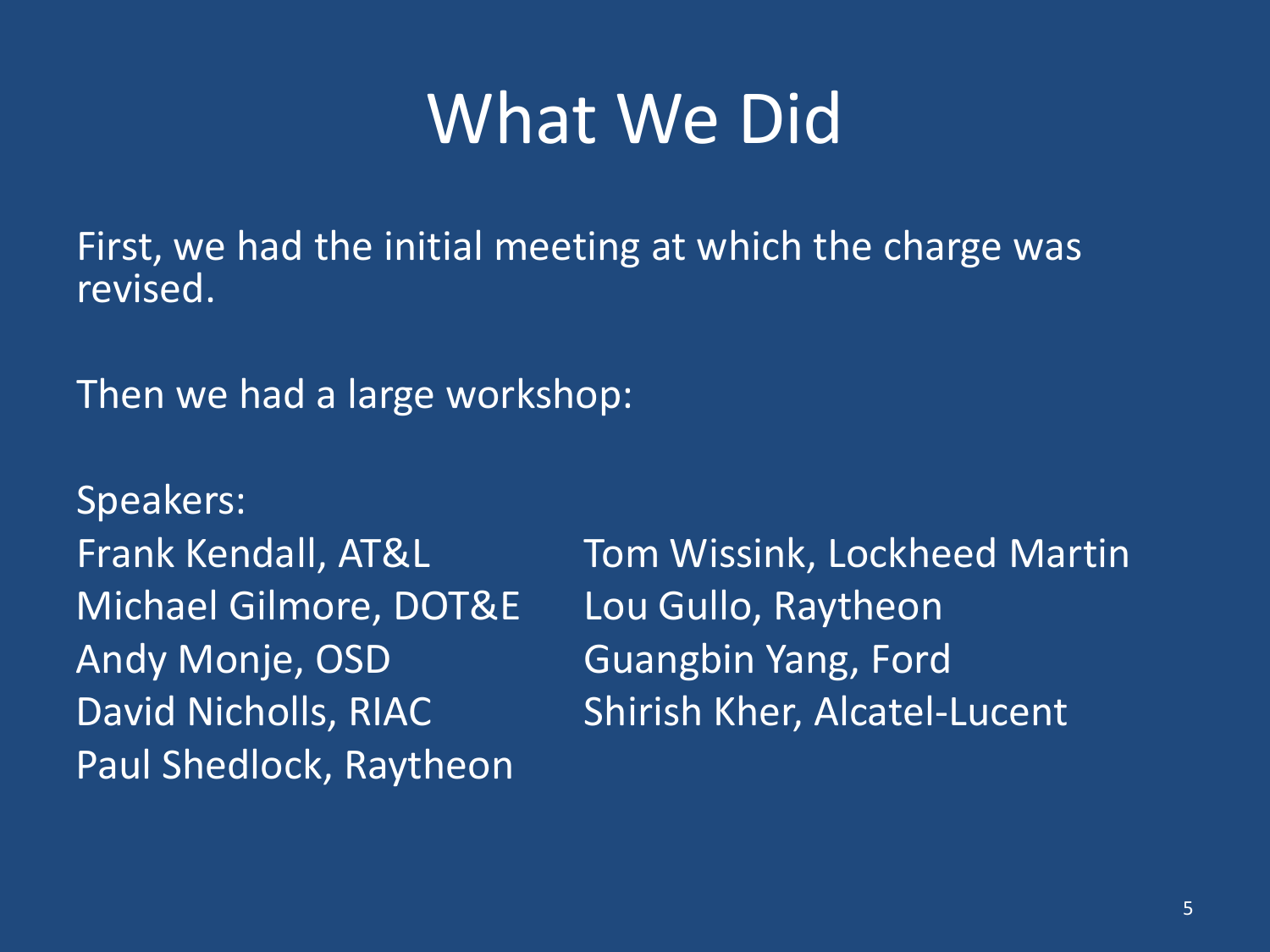# Workshop Speakers (continued)

- Martha Gardner, General Electric
- Mike Cushing, AEC (retired)
- Bud Boulter and others from AFOTEC
- James Woodford, US Navy
- Karen Bain, NAVAIR
- William McCarthy, OPTEVOR
- Patrick Sul, DOT&E
- Paul Ellner, ATEC
- Nozer Singpurwalla, George Washington University
- Don Gaver, NPGS
- Steve Brown, Lennox International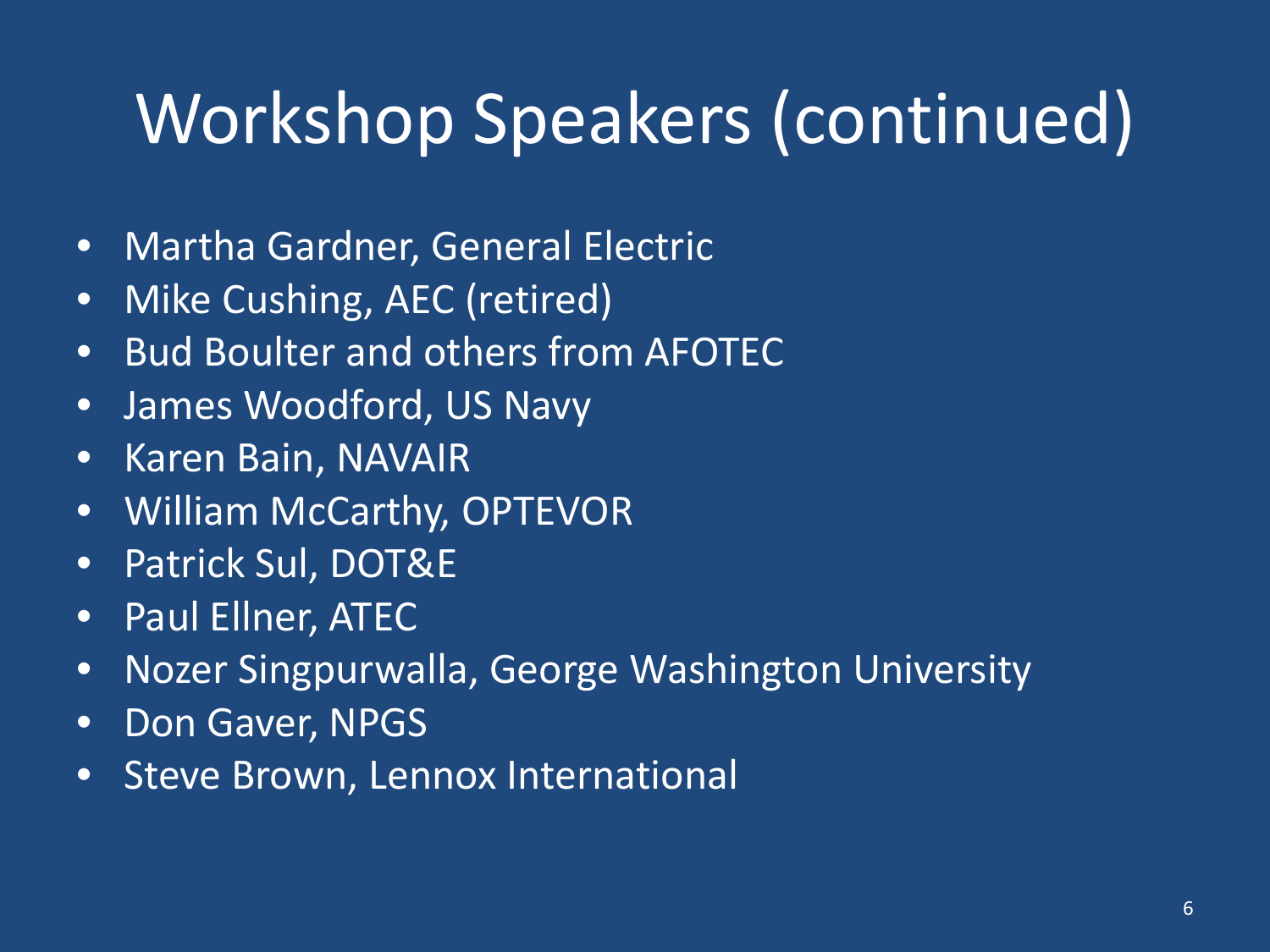### Subsequent Meetings

- And then we had three meetings of just the panel in executive session.
- The report was late which I apologize for but the sponsors never complained, which I greatly appreciate.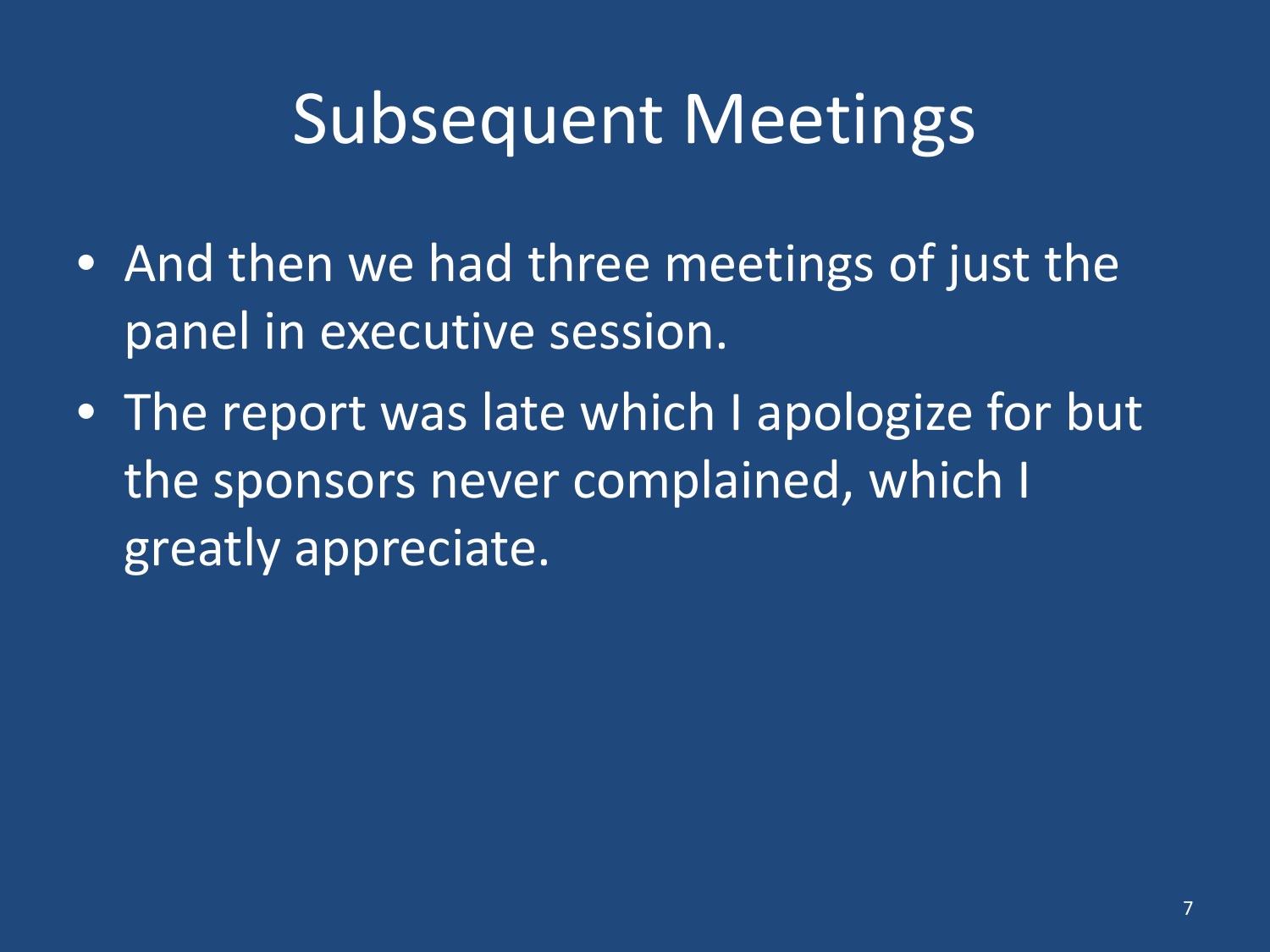### Structure of Report

- Summary
- Chapter 1 -- Charge
- Chapter 2 Perspective from Industry
- Chapter 3 Reliability Metrics
- Chapter 4 Reliability Growth Modeling
- Chapter 5 Design for Reliability
- Chapter 6 Reliability Testing
- Chapter 7 Developmental Test and Evaluation
- Chapter 8 Operational Test and Evaluation
- Chapter 9 Software Reliability Growth
- Chapter 10 Conclusions and Recommendations
- Appendices Recommendations in related reports, Workshop agenda, Recent history, MIL HDBK 217, Bios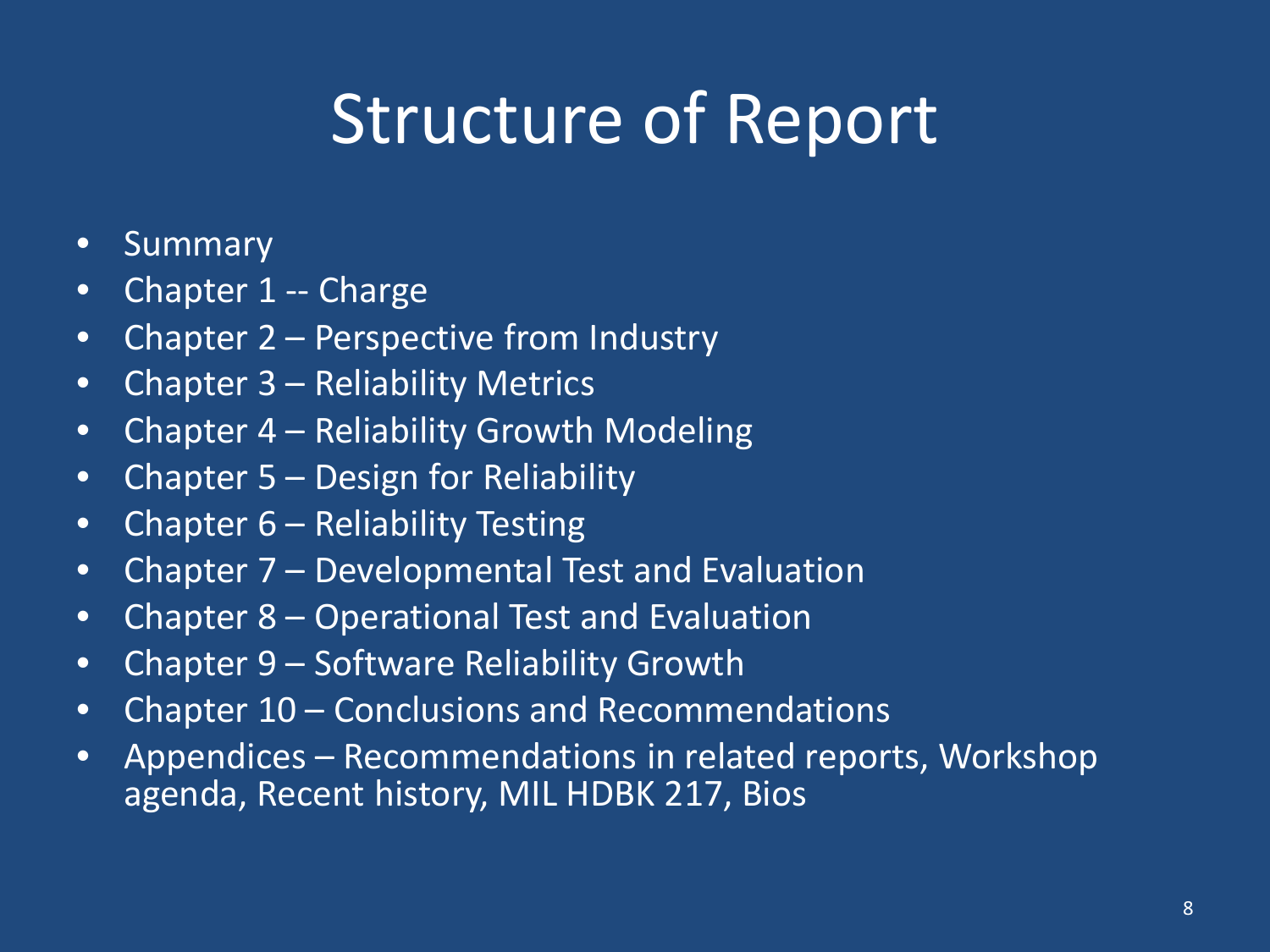# **Recommendations (1-4)**

- **Rec. 1: Analysis of alternatives should include an assessment of relationship between system reliability and mission success, and between system reliability and life-cycle costs.**
- **Rec. 2: Need for a technical report justifying reliability cycle costs, and feasibility, measurability, and testability, and this should be reviewed by a panel of experts.**
- **Rec. 3: Any proposed changes to reliability requirements should be approved by at least the service component acquisition authority. Part of consideration should be impact on mission success and life-cycle costs.**
- **Rec. 4: Need for an outline reliability demonstration plan to be included in RFP that shows how system will be tested by DoD and how it's reliability is expected to improve. This should also be reviewed by a panel of experts prior to use in an RFP.**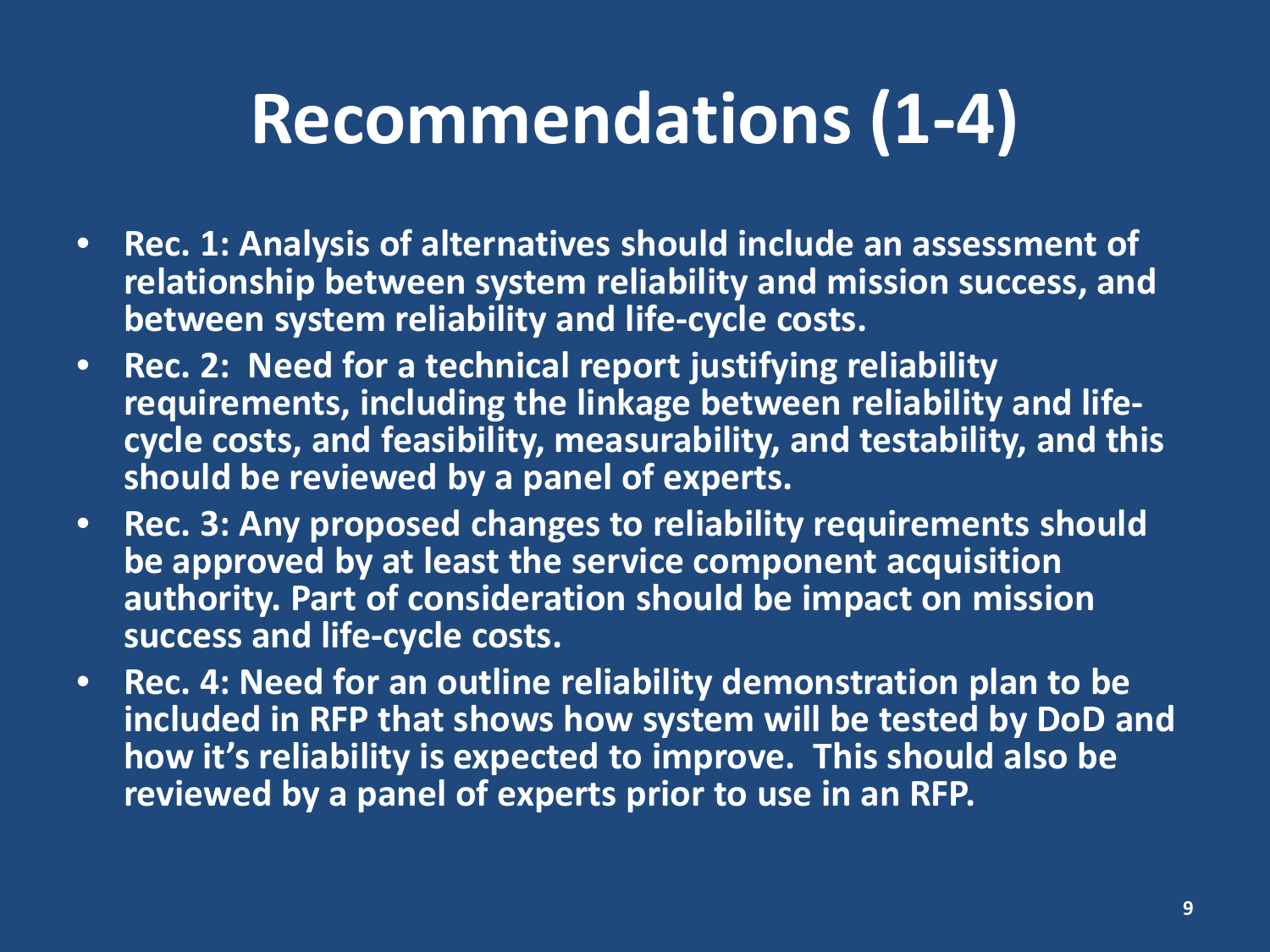## **Recommendations (5-8)**

- **Rec. 5: Reliability should be a key performance parameter.**
- **Rec. 6: All proposals should specify the design for reliability techniques that the contractor will use during system design. There should be a line item for the costs of DFR techniques.**
- **Rec. 7: All proposals should include an initial plan for system reliability and qualification as well as a description of the reliability organization and reporting structure. This should be regularly updated – an up-to-date assessment of what is know by the contractor about hardware and software reliability at the component , subsystem, and system level.**
- **Rec. 8: System developers should use modern DFR techniques, particularly physics of failure methods, to support system design and reliability estimation. MIL-HDBK-217 and its progeny have grave deficiencies.**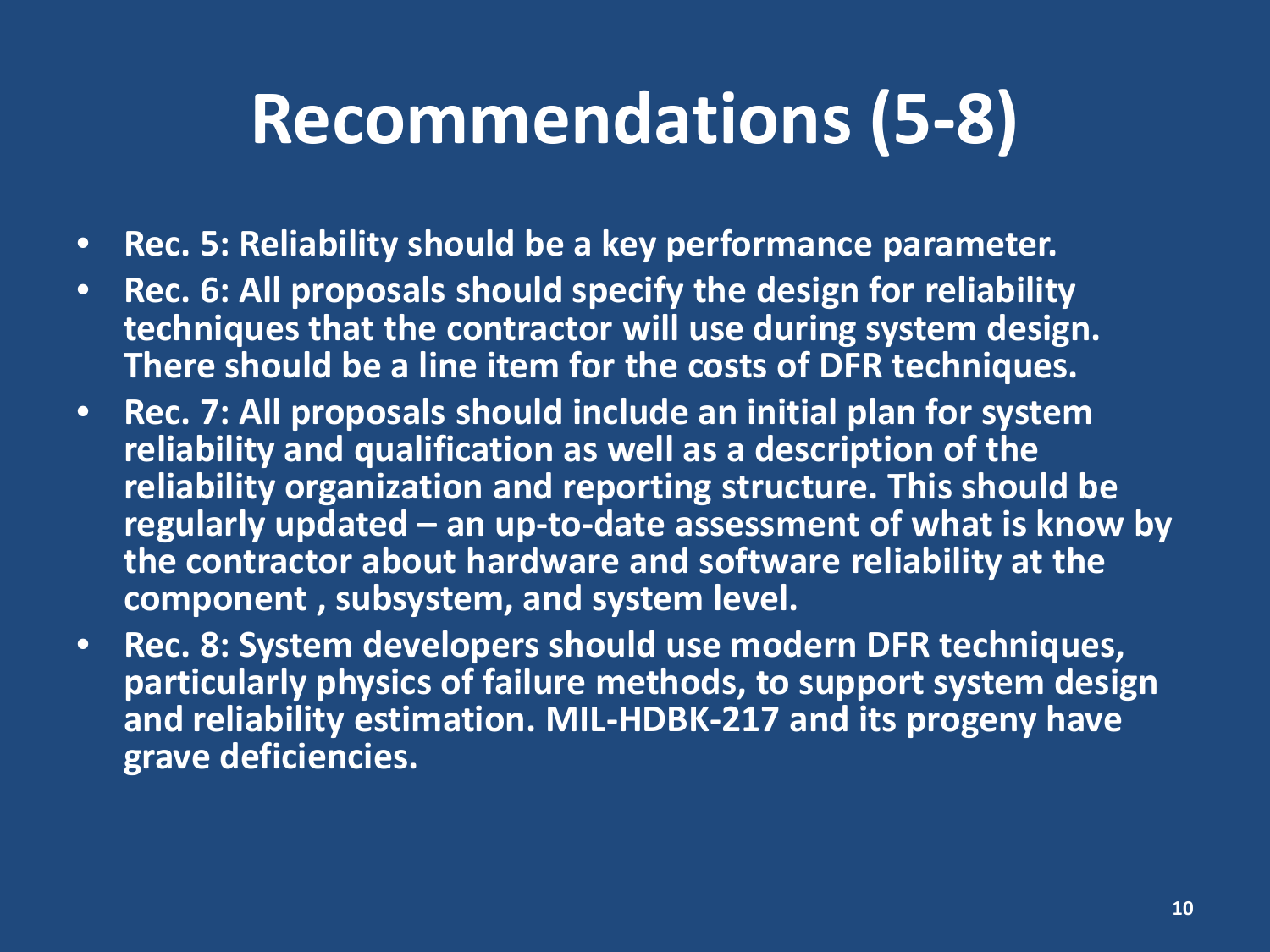## **Recommendations (9-12)**

- **Rec. 9: For software systems and subsystems, all proposals should specify a management plan for software development and that the contractor will provide DoD will full access to system architecture, metrics being tracked, and archived log of the management of system development. (failure reports, time of incidence, time of fix)**
- **Rec. 10: Validity of assumptions underlying application of reliability growth models should be carefully assessed. Reliability growth models should not be used to forecast substantially into the future. Exception – early in system development**
- **Rec. 11: Contractors should specify an initial reliability growth plan and the outline of a testing program to support it, recognizing that they are preliminary. Cost, level of test, size, schedule, etc.**
- **Rec. 12: Contractors should archive and deliver to DoD all data from reliability testing and other related analyses. Also include all failure reports, times of failure, and times of resolution.**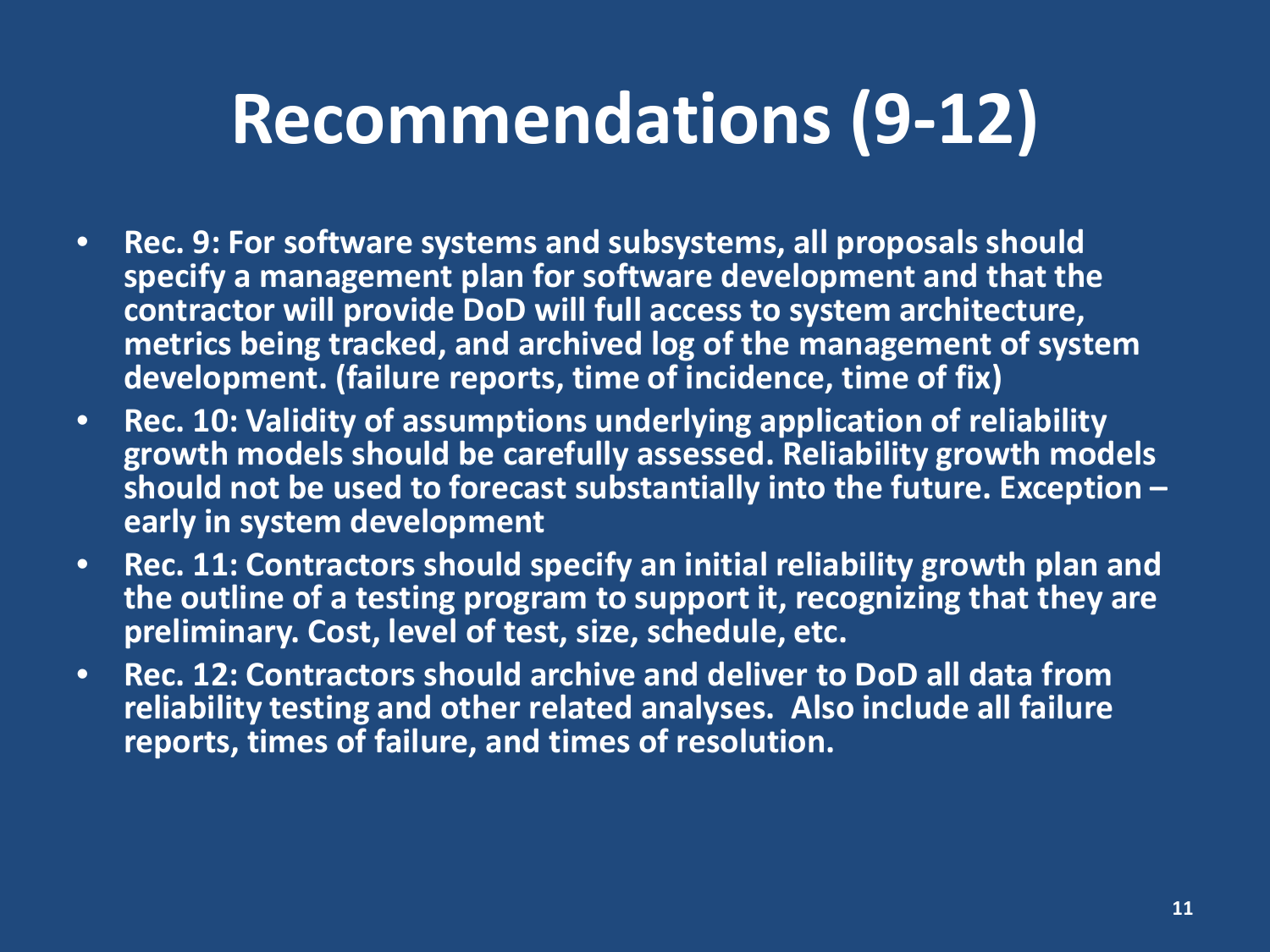#### **Recommendations 13-16**

- **Rec. 13: Expert panels to review designs of accelerated test plans, and models linking accelerated to typical use.**
- **Rec. 14: For all software systems and subsystems, DoD should mandate that the contractor provide DoD with access to automated software testing capabilities to enable DoD to conduct its own automated testing.**
- **Rec. 15: DoD should mandate the assessment of the impact of any major changes to system design on the existing plan for DFR and reliability testing.**
- **Rec. 16: DoD should mandate that contractors specify to their subcontractors the range of anticipated environmental load conditions that the system needs to withstand.**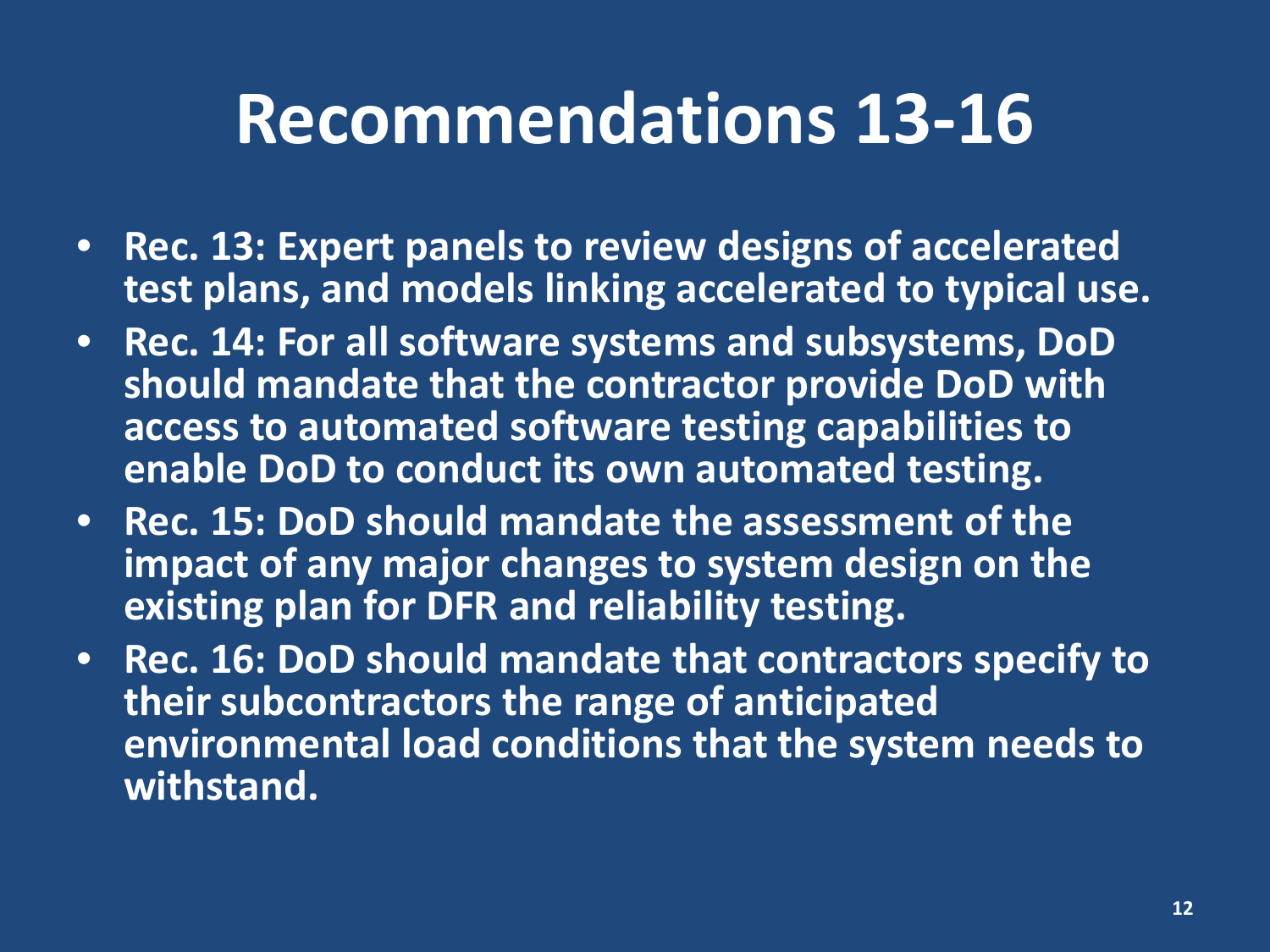### **Recommendations 17-20**

- **Rec. 17: DoD should ensure that there is a line item in all acquisition budgets for oversight of subcontractors compliance with reliability requirements.**
- **Rec. 18: DoD should mandate that proposals include appropriate funding for DFR and testing in support of reliability growth and that awarding of contracts will take that into consideration. Changes after award require approval at a high level.**
- **Rec. 19: Prior to delivery of prototypes to DoD for DT, the contractor must provide test data supporting a statistically valid estimate of system reliability consistent with the operational reliability requirement.**
- **Rec. 20: Near end of DT, there should be full-system, operationally relevant test during which the reliability performance of the system will equal or exceed required levels. Needed to go forward.**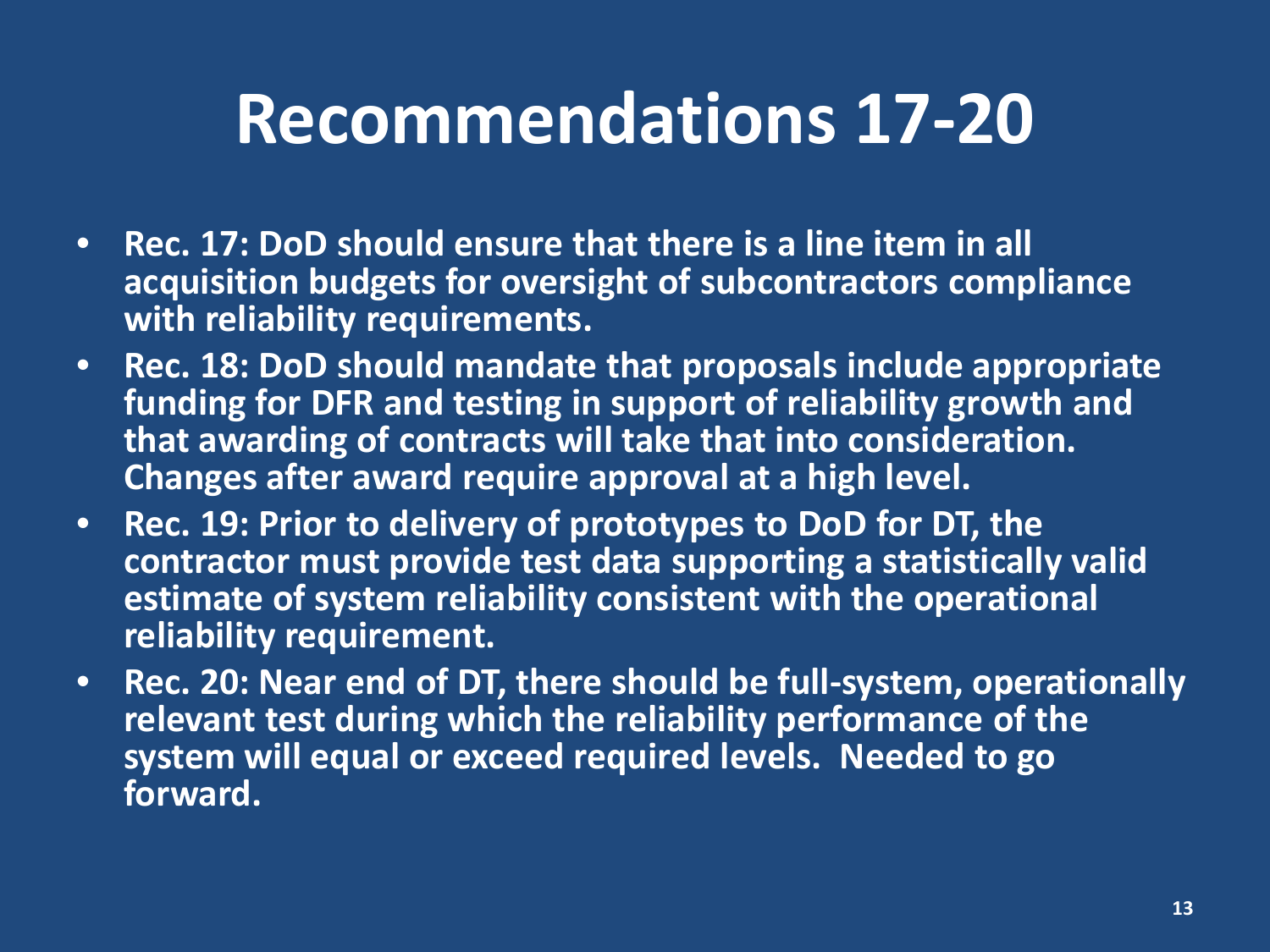#### **Recommendations 21-25**

- **Rec. 21: DoD should not pass a system that has deficient reliability to the field without a formal review of the resulting impacts on mission success and life-cycle costs.**
- **Rec. 22: Collect post-deployment reliability data for all fielded systems to support various feedback loops.**
- **Rec. 23: After a system is in production, changes in suppliers or manufacturing or assembly, storage, etc. needs review that it won't affect system reliability.**
- **Rec. 24: DoD should create a database with (1) outputs – reliabilities at various stages of development, (2) inputs -- variables that describe the system and the testing conditions, and (3) system development processes used to support analysis. Also for major subsystems.**
- **Rec. 25: Need additional technical expertise in: (a) reliability engineering, (b) software reliability engineering, (c) reliability modeling, (d) accelerated testing, and (e) the reliability of electronic components. 14**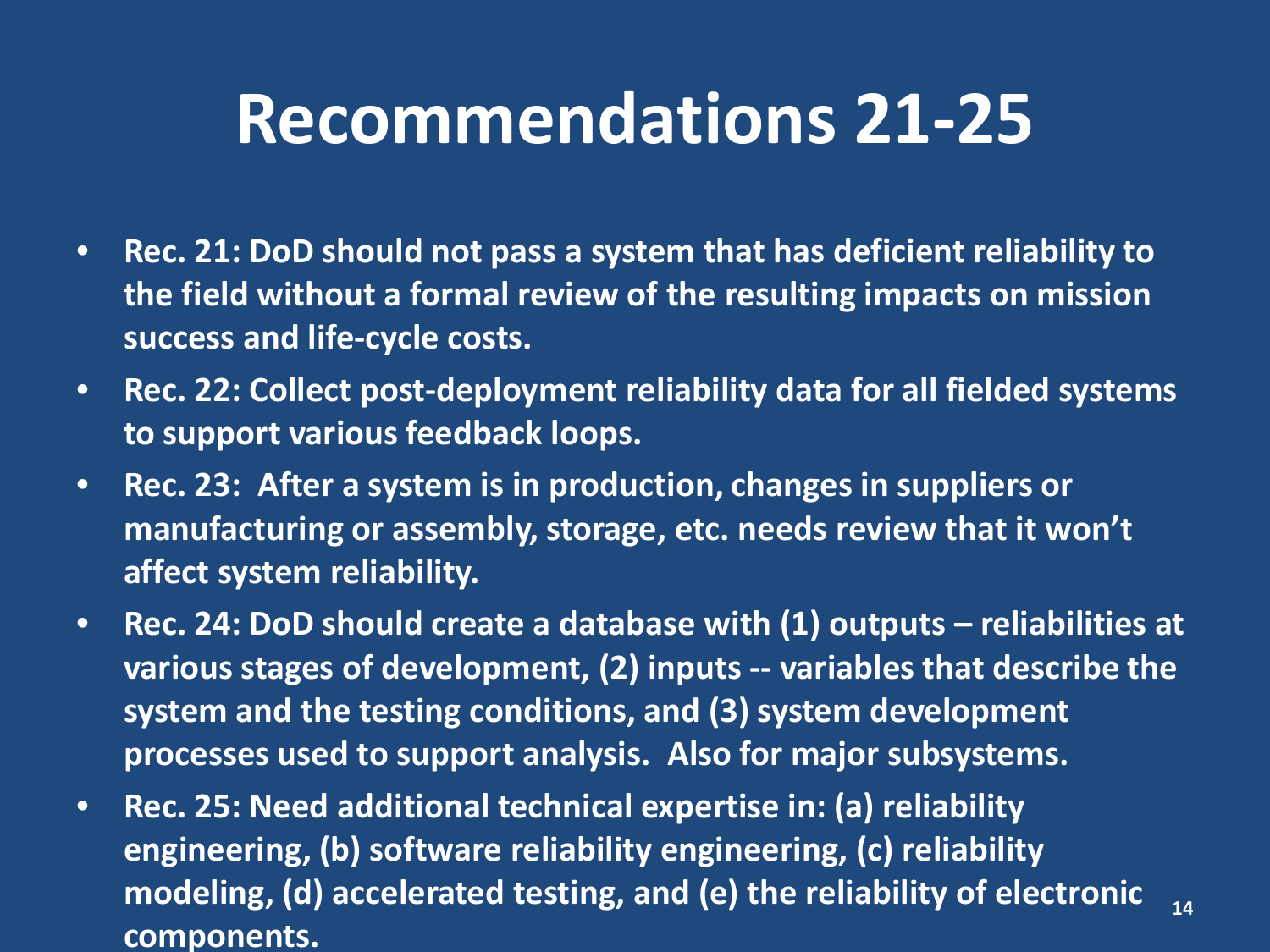### **Some methodological concerns not covered in recommendations**

- **Using reliability growth for intermediate targets – there is noise on both sides -- the targets and the estimates – that has to be accommodated.**
- **How hard estimating system reliability is, especially early in development.**
- **Reliability growth models are typically only a function of time and not test environment or test scenarios.**
- **Combining reliability across tests – this is a serious problem especially if test scenarios differ, which they almost always will --- there have been a few attempts to do this but very hard research problem. DT/OT gap one example of this.**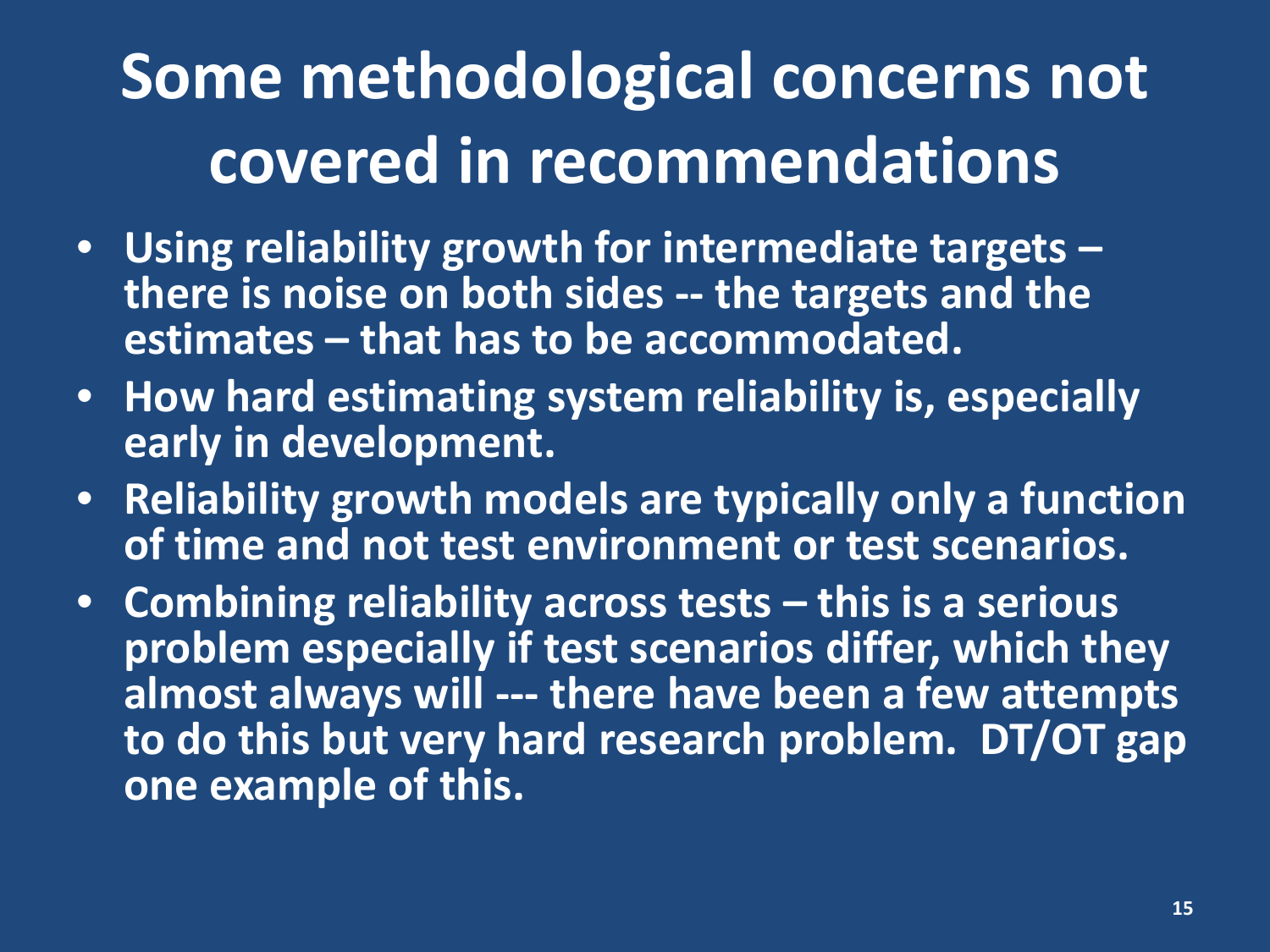# **Wrapping Up**

- **DOT&E and AT&L have put in place excellent guidance and other materials pointing us in the right direction.**
- **The recommendations are pointing us further down a road that they have already outlined.**
- **We hope that this will prove useful. There was strong unanimity on the part of the members for all content.**
- **The panel members were a joy to work with. A continuing relationship with many of them would be worthwhile to consider.**
- **I have a report brief for you as a handout and I would be happy to mail out to anyone here a free copy of the report, which should be ready in a few weeks.**